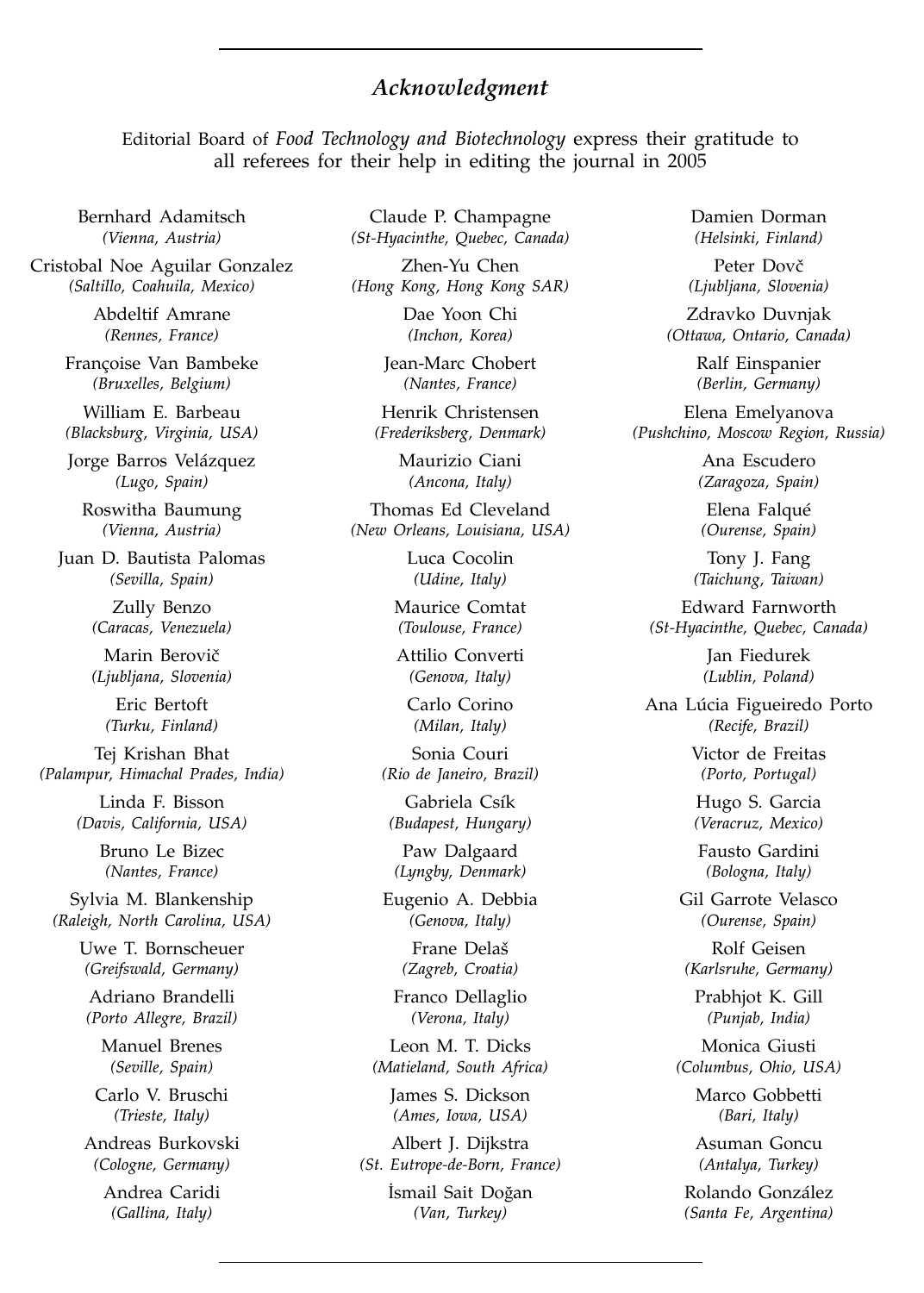Božidar S. Grabarić *(Zagreb, Croatia)* Slobodan Grba

*(Zagreb, Croatia)*

Henrique Guedes-Pinto *(Vila Real, Portugal)*

Munishwar N. Gupta *(New Delhi, India)*

Jean-Pierre Guyot *(Montpellier, France)*

> Danko Hajsig *(Zagreb, Croatia)*

Michael R. Hamblin *(Boston, Massachusetts, USA)*

> Masakazu Hara *(Shizuoka, Japan)*

Chi-Tang Ho *(New Brunswick, New Jersey, USA)*

Richard A. Holley *(Winnipeg, Manitoba, Canada)*

> Hiroyuki Honda *(Nagoya, Japan)*

Predrag Horvat *(Zagreb, Croatia)*

Dubravka Hršak *(Zagreb, Croatia)*

Richard Hutchinson *(Madison, Wisconsin, USA)*

> Sandra Impens *(Brussels, Belgium)*

Penelope C. Ioannou *(Athens, Greece)*

Aurora Irigoyen Moriana *(Pamplona, Spain)*

> Philippe Jeandet *(Reims, France)*

Takahiro Kanagawa *(Tsukuba, Japan)*

Astrid Kehlen *(Halle Saale, Germany)*

Saichol Ketsa *(Bangkok, Thailand)*

Khalil Khan *(Fargo, North Dakota, USA)*

Eugene Khor *(Singapore, Singapore)*

Chaitan Khosla *(Stanford, California, USA)*

Paul A. Kilmartin *(Auckland, New Zealand)*

Günter Klein *(Hannover, Germany)*

Ulrich Klinner *(Aachen, Germany)*

Jinichiro Koga *(Sakado, Japan)*

Satoru Kondo *(Hiroshima, Japan)*

E. Kondyli *(Ioannina, Greece)*

Olivera Koprivnjak *(Rijeka, Croatia)*

Damir Kovaček *(Zagreb, Croatia)*

Sajja Hari Krishna *(Atlanta, Georgia, USA)*

Żelimir Kurtanjek *(Zagreb, Croatia)*

Mosbah M. Kushad *(Urbana, Illinois, USA)*

Monique Lacroix *(Laval, Quebec, Canada)*

Teresa M. Lafuente *(Valencia, Spain)*

Peter F. Leadlay *(Cambridge,UK)*

Dong Sun Lee *(Masan, South Korea)*

KiBeom Lee *(Seoul, Republic of Korea)*

> Vesna Lelas *(Zagreb, Croatia)*

Christine Leroux *(Saint Genès-Champanelle, France)*

John F. Leslie, *(Manhattan, Kansas, USA)*

> Nic D. Lindley *(Toulouse, France)*

Antonio Logrieco *(Bari, Italy)*

Pascal Loubière *(Toulouse, France)*

Virgílio Loureiro *(Lisbon, Portugal)*

Tomislav Lovrić *(Zagreb, Croatia)*

Tredwell Lukondeh *(Sydney, Australia)*

Finlay MacRitchie *(Manhattan, Kansas, USA)*

> Ragu Sai Manohar *(Mysore, India)*

Vladimir Marić *(Zagreb, Croatia)*

Domingo Marquina Díaz *(Madrid, Spain)*

Robert E. Marquis *(Rochester, New York, USA)*

> Antonio Martínez *(Valencia, Spain)*

Srećko Matošić *(Zagreb, Croatia)*

Baltasar Mayo *(Villaviciosa, Spain)*

Chris Michiels *(Leuven, Belgium)*

Luigi Mondello *(Messina, Italy)*

Bernardo Moreno Cordero *(Salamanca, Spain)*

> Vladimir Mrša *(Zagreb, Croatia)*

Rosario Muñoz *(Madrid, Spain)*

Kousaku Murata *(Kyoto, Japan)*

Mohamed Nawaz *(Jefferson, Arizona, USA)*

> Yeshayau Nitzan *(Ramat Gan, Israel)*

Matteo Alessandro Del Nobile *(Foggia, Italy)*

> Manuel Nuñez *(Madrid, Spain)*

Yuji Oda *(Kasai, Hokkaido, Japan)*

> Kazuyoshi Ohta *(Miyazaki, Japan)*

Arthur Ouwehand *(Kantvik, Finland)*

Murat Özdemir *(Kocaeli, Turkey)*

Efstathios Z. Panagou *(Lycovrissi, Greece)*